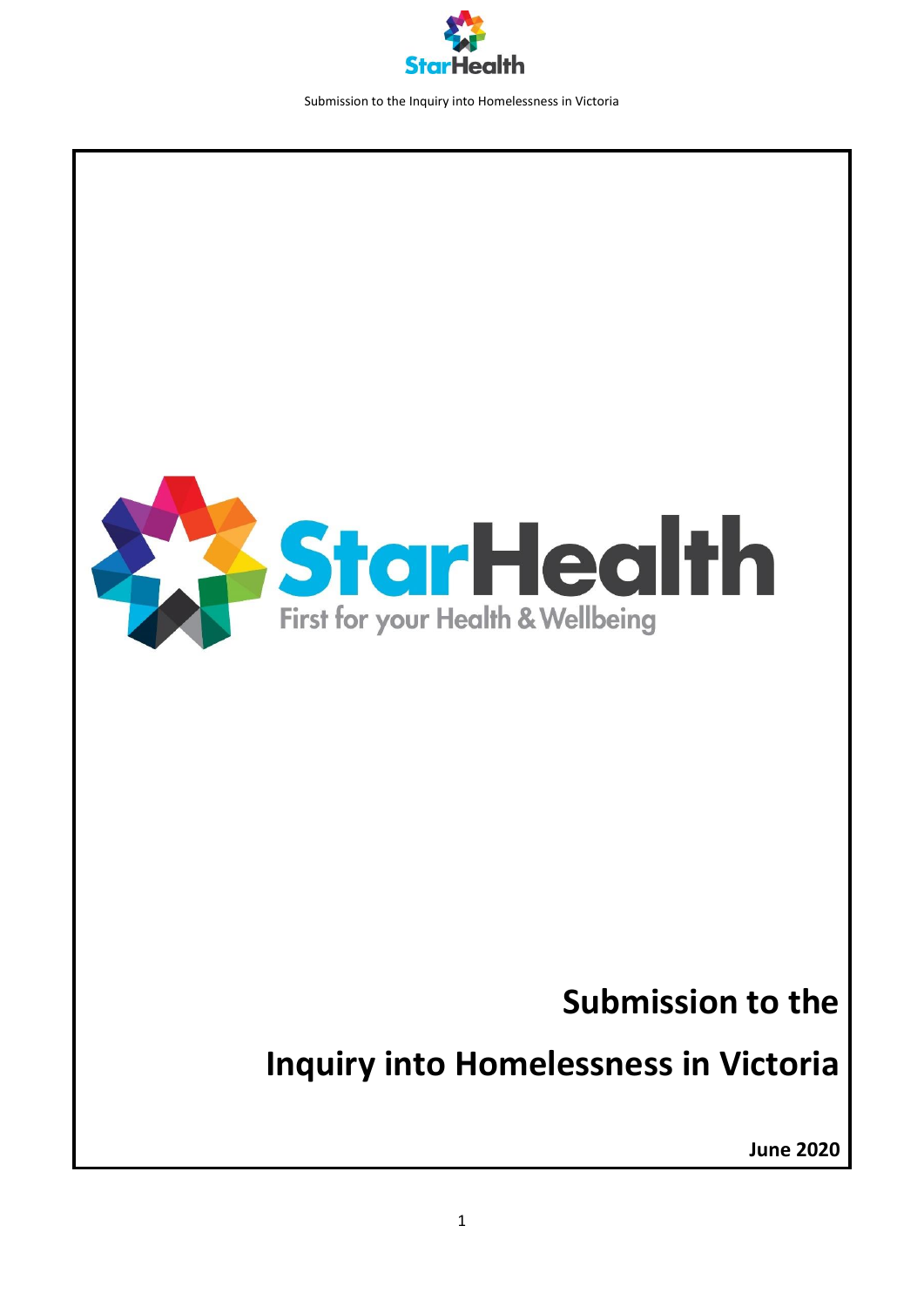

#### **RE: Submission to Inquiry into Homelessness in Victoria**

Dear Committee Members,

Thank you for the opportunity to provide a submission to the Inquiry into Homelessness in Victoria.

Star Health believes that this Inquiry provides a unique opportunity to consider the many factors impacting on homelessness in Victoria which need to be urgently addressed, and to reshape policy and program responses to better support people experiencing homelessness.

Star Health is a major provider of primary health and community services across the inner and middle south of Melbourne. We offer a variety of services including in the areas of: homelessness, mental health, alcohol and other drugs, GP, dental, allied health, Indigenous health, and family violence.

Star Health has a strong focus on social justice, and specialist expertise in engaging high risk and hard to reach populations, including those experiencing homelessness. We also engage in community building and health promotion activities to build the health and wellbeing of our local communities.

Please find attached our submission to the Inquiry, which has been developed in consultation with our staff.

If any aspect of this submission requires clarification, please contact me at the Star Health office on (03) 9525 1300.

Yours sincerely,

Inget

**Kent Burgess Acting Chief Executive Officer** Star Health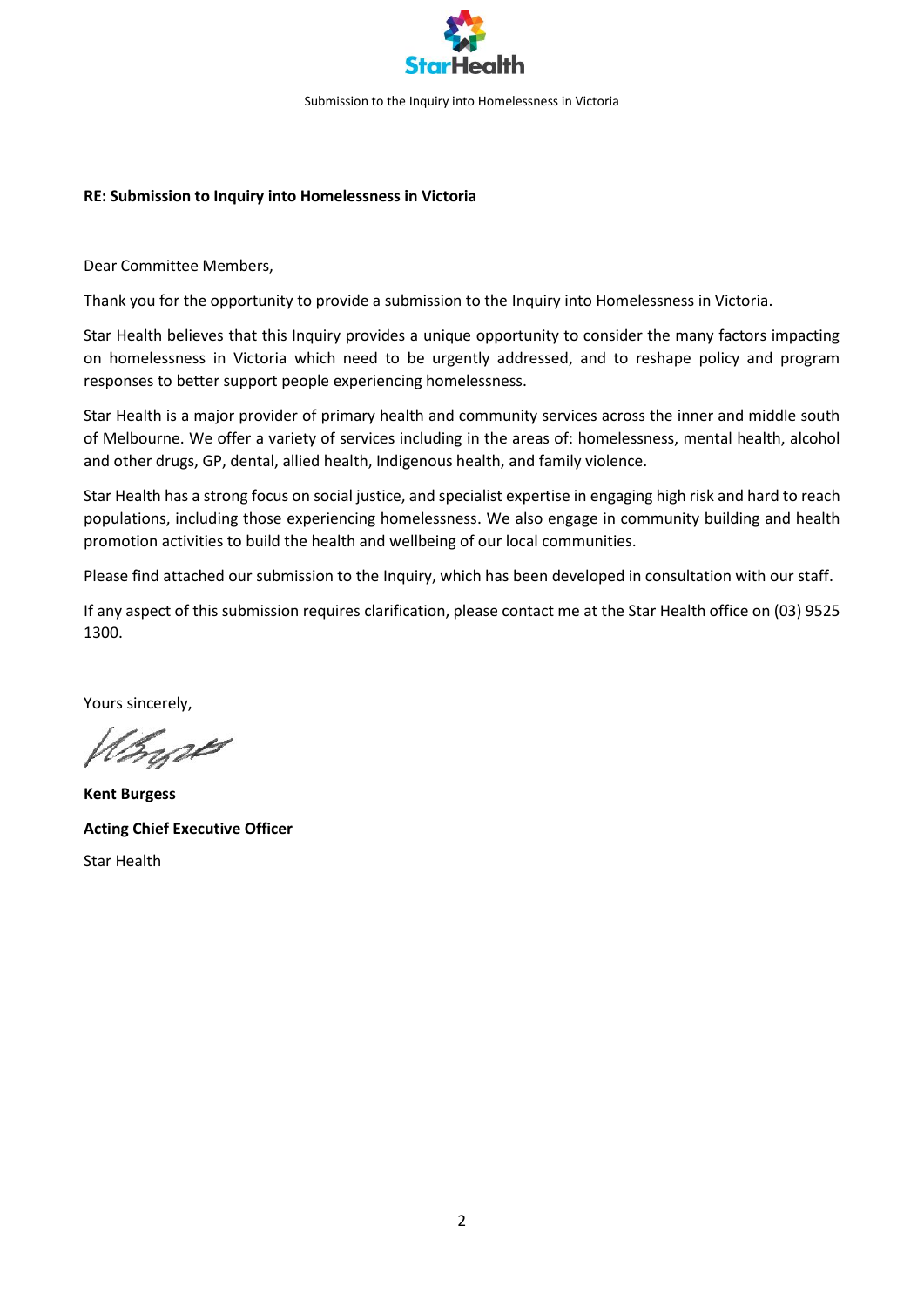

## **Introduction**

Star Health is a leading not-for-profit provider of primary health and community services in the inner south of Melbourne and surrounds. Operating from a social model of health, we provide a comprehensive range of holistic, wrap-around services including GP, dental, allied health, mental health, alcohol and other drugs, Indigenous health, aged care, homelessness and family violence. In working towards our vision of *Health and wellbeing for all*, Star Health has a strong focus on social justice, and specialist expertise in engaging, supporting and advocating for our most vulnerable community members, including those experiencing homelessness. We also engage in community building and health promotion activities to build the health and wellbeing of our local communities.

Star Health is one of the state-wide network of community health services registered under the *Health Services Act (1988).* This network of community health providers covering the entire state deliver a comprehensive range of health programs in partnership with local communities. Community health services such as Star Health are a key part of the health system.

Star Health recognises that homelessness is a very significant issue and is on the increase in the local communities that we serve, including in the City of Port Phillip and the City of Stonnington. It is seen more overtly now on our streets. People experiencing homelessness may appear more acutely mentally unwell or substance affected, and their behaviour and psychological issues may be evident in a public setting. This can cause distress to those experiencing homelessness; it can also be unsettling for others witnessing it in the community.

This submission outlines Star Health's response to the Terms of Reference for the Inquiry, based on available evidence and observations of staff who work with people experiencing homelessness in our local communities, and provides recommendations for the Committee's consideration.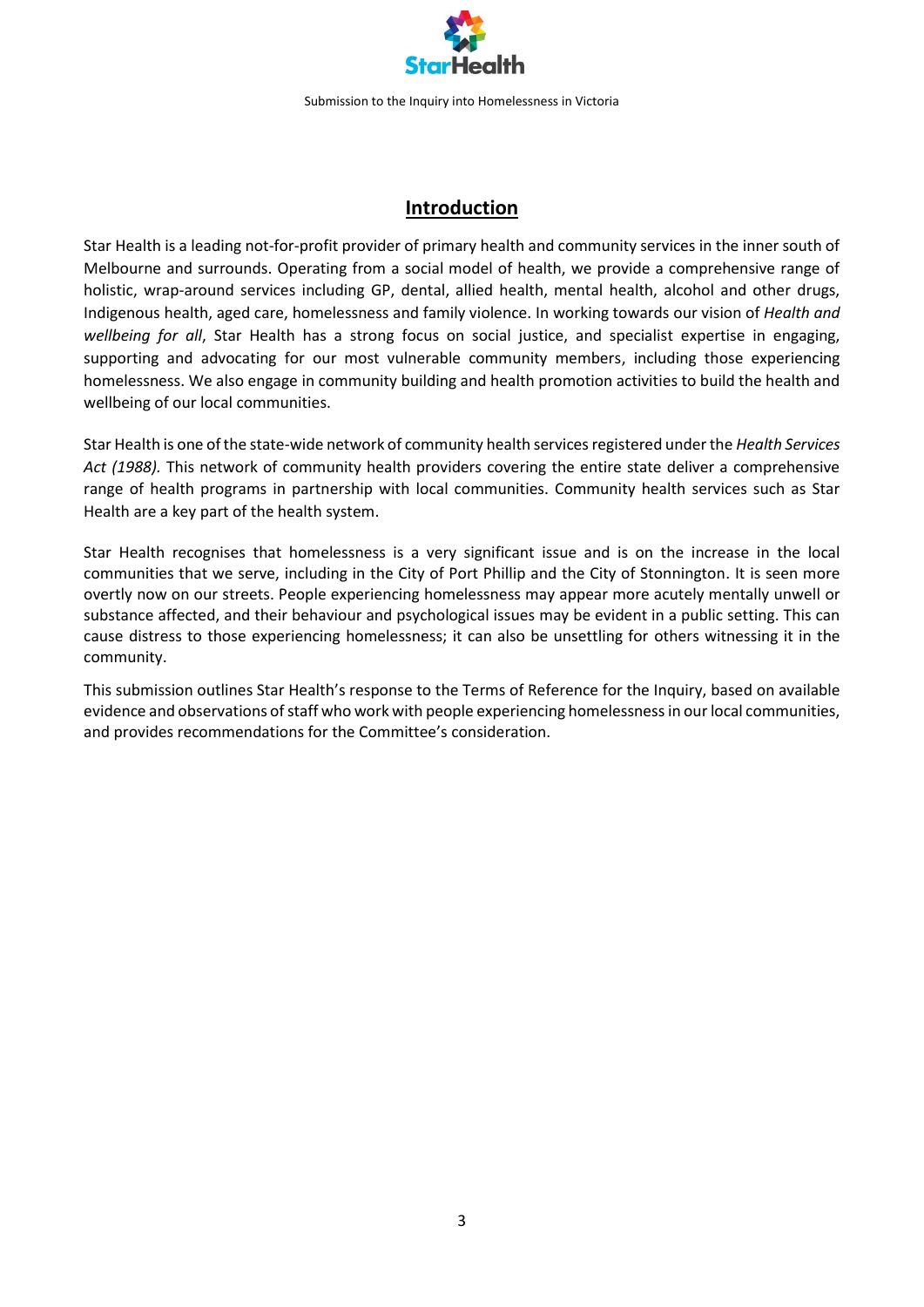

## **Terms of Reference item 1: Provide an independent analysis of the changing scale and nature of homelessness across Victoria**

Star Health staff have observed a substantial increase in the number of people sleeping rough or experiencing homelessness on the streets within their catchments, with significant mental health, drug and alcohol issues; these factors can contribute to this population also displaying serious anti-social behaviour. Star Health opened a new site on Fitzroy street in early 2019. Staff there experience frequent stark reminders of homelessness, often on their doorstep.

There is a hidden secondary type of homelessness which is often forgotten. This relates to the many disadvantaged people who have no option but to utilise temporary housing facilities, including rooming and boarding houses. Whilst there are many community rooming houses which are well managed and regulated by their overarching organisations, some private ones are not. Despite significant regulatory improvements some residents of private rooming and boarding houses report that this type of accommodation can be dangerous and dirty which can cause further distress and be harmful to their mental health.<sup>1</sup>

Despite this, as rooming and boarding houses are often one of the few temporary housing options for disadvantaged people, they are still needed. The ongoing gentrification and development of suburbs is causing rooming house and crisis accommodation closures and forcing more people into homelessness. Closures in St Kilda alone over the past 12 months include the Claire Castle Hotel and rooming houses in Barkly Street, and the Beach House in Little Grey Street. In response to closures, local service providers – including Star Health have worked collaboratively in an attempt to try and provide some temporary shelter for these residents. But as already identified, options are limited and becoming more so. This increase in workload has seen Star Health staff feeling at times overwhelmed by the scale of the problem. In addition, there is an increase in private landlords overcrowding tenants in inappropriate share conditions to take advantage of the lack of housing options.

Star Health has also seen an increase in the number of clients who have been homeless for longer periods of time, due to the lack of affordable public and private housing in the area. Newstart is an inadequate income for these types of clients. Accommodation costs alone take a large portion of this income and little remains to cover items such as food, medication, medical needs, transport, clothing.

The inability to gain access to safe housing, within a reasonable time frame, has resulted in clients having to 'couch surf,' sleep in cars, sleep rough on the streets, or become residents in private hotels/motels and caravan parks. The longer the time spent in these temporary locations, the more disaffected clients become. This then impacts on a client's motivation to engage with homelessness services. They see support as futile.

<sup>1</sup> Goodman, R., Nelson, A., Dalton, T., Cigdem, M., Gabriel, M. and Jacobs, K., 2013, *The experience of marginal rental housing in Australia*, AHURI Final Report No.210. Melbourne: Australian Housing and Urban Research Institute, p 25,

**.** 

<sup>&</sup>lt;https://www.ahuri.edu.au/ data/assets/pdf\_file/0018/2196/AHURI\_Final\_Report\_No210\_The-experience-of-marginal-rental-housing-in-[Australia.pdf](https://www.ahuri.edu.au/__data/assets/pdf_file/0018/2196/AHURI_Final_Report_No210_The-experience-of-marginal-rental-housing-in-Australia.pdf)>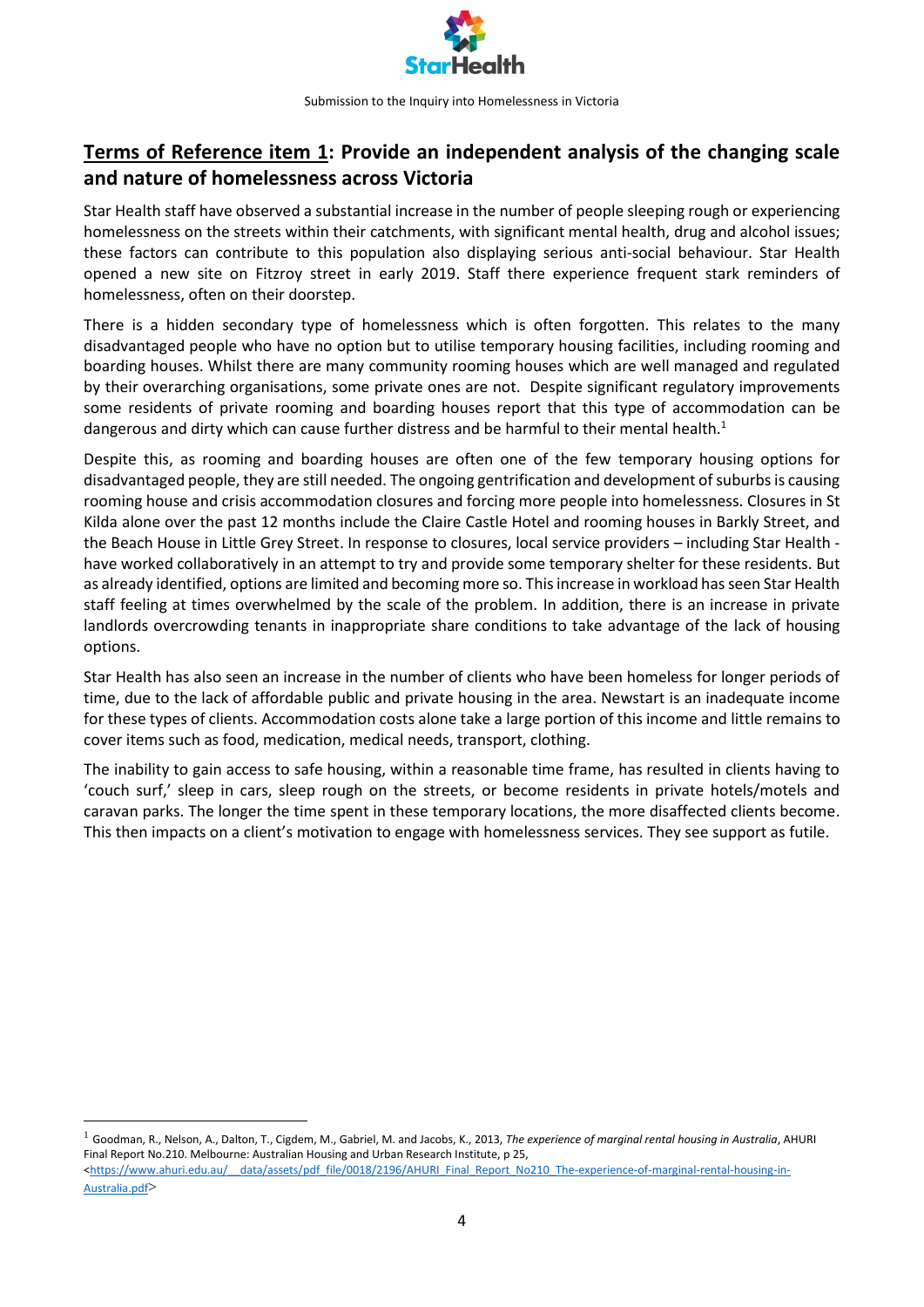

#### **Recommendations**

- **1.1 Community outreach/assertive case management** Mechanisms such as 'community outreach' and 'assertive case management' are incredibly important. They help in identifying our local homeless population, building relationships with this target group and linking them to appropriate services and supports, that may otherwise not be possible. Services such as these should be expended.
- **1.2 Regulation and monitoring of rooming houses** Improved regulation and monitoring of conditions and safety of all rooming houses and boarding/share environments is required to protect those who rely on this form of accommodation.
- **1.3 Crisis accommodation** Greater funding of crisis accommodation to ensure that those in need can access their basic human right to shelter.

## **Terms of Reference Item 2: Investigate the many social, economic and policy factors that impact on homelessness**

#### *SOCIAL*

It is a well-known fact that many of those experiencing homelessness also experience other issues including: poverty, mental health issues, substance abuse and addiction. They may also work in street-based sex work or be escaping family violence. Some have also experienced incarceration. These factors can create a poverty cycle, where those experiencing homelessness become disenfranchised due to an absence of hope.

The connection between poverty and mental illness is acknowledged by the World Health Organisation<sup>2</sup>, as well as research that indicates that among the poorest one-fifth of Australians, 1 in 4 people have psychological distress at a high/very-high level, compared to about 1 in 20 people in the richest one-fifth of Australians.<sup>3</sup> Importantly, poverty can be a cause of, or a result of, poor mental health.<sup>4</sup>

Research has demonstrated that trauma rewires the brain<sup>5</sup>. This makes it difficult for many suffering from homelessness to adapt quickly and make well informed decisions. Many of those experiencing homelessness are not employment ready or unable to independently find work due to the trauma they have experienced, often needing the support of caseworkers.

Access to secure safe housing, including for people who have experienced trauma and have mental illness, is a basic human right. Without suitable accommodation other issues that impact people experiencing homelessness cannot be addressed and supported. Services cannot be wrapped around them if they lack stable and secure housing. Star Health is also aware that some women have had no choice in having to return to violent domestic situations due to the limited number of safe houses available (or other suitable options).

Many unwell homeless clients have hospitalization episodes usually related to the need for crisis psychological and medical assessment. This offers an ideal opportunity for services to collaborate and wrap community and

<sup>2</sup>World Health Organisation 2014, *Social Determinants of Mental Health,* retrieved 20 June 2019, p.8,

 $\overline{a}$ 

[<https://apps.who.int/iris/bitstream/handle/10665/112828/9789241506809\\_eng.pdf;jsessionid=2FE04F59C886736CB34C04C7446B1014?sequence=](https://apps.who.int/iris/bitstream/handle/10665/112828/9789241506809_eng.pdf;jsessionid=2FE04F59C886736CB34C04C7446B1014?sequence=1)  $1$  p.8

3 Isaacs, A, Enticott, J, Meadows, G, Inder, B, 2018, 'Lower Income Levels in Australia Are Strongly Associated With Elevated Psychological Distress: Implications for Healthcare and Other Policy Areas', *Front Psychiatry*, vol.9, p.536, [<https://www.ncbi.nlm.nih.gov/pmc/articles/PMC6213368/>](https://www.ncbi.nlm.nih.gov/pmc/articles/PMC6213368/) <sup>4</sup> Murali, V, & Oyebode, F 2004. 'Poverty, social inequality and mental health', *Advances in Psychiatric Treatment,* vol.10, no*.*3, pp.216-224, [<https://www.cambridge.org/core/journals/advances-in-psychiatric-treatment/article/poverty-social-inequality-and-mental](https://www.cambridge.org/core/journals/advances-in-psychiatric-treatment/article/poverty-social-inequality-and-mental-health/39E6EB94B44818EDE417F181AC300DA4)[health/39E6EB94B44818EDE417F181AC300DA4>](https://www.cambridge.org/core/journals/advances-in-psychiatric-treatment/article/poverty-social-inequality-and-mental-health/39E6EB94B44818EDE417F181AC300DA4)

 $5$  Mike McRae, Science Alert: Scientists have discovered how traumatic experiences actually rewire the brain, 8 February 2018, [<https://www.sciencealert.com/hippocampus-inhibition-pathways-prefrontal-cortex-post-traumatic-stress-disorder-relapses>](https://www.sciencealert.com/hippocampus-inhibition-pathways-prefrontal-cortex-post-traumatic-stress-disorder-relapses)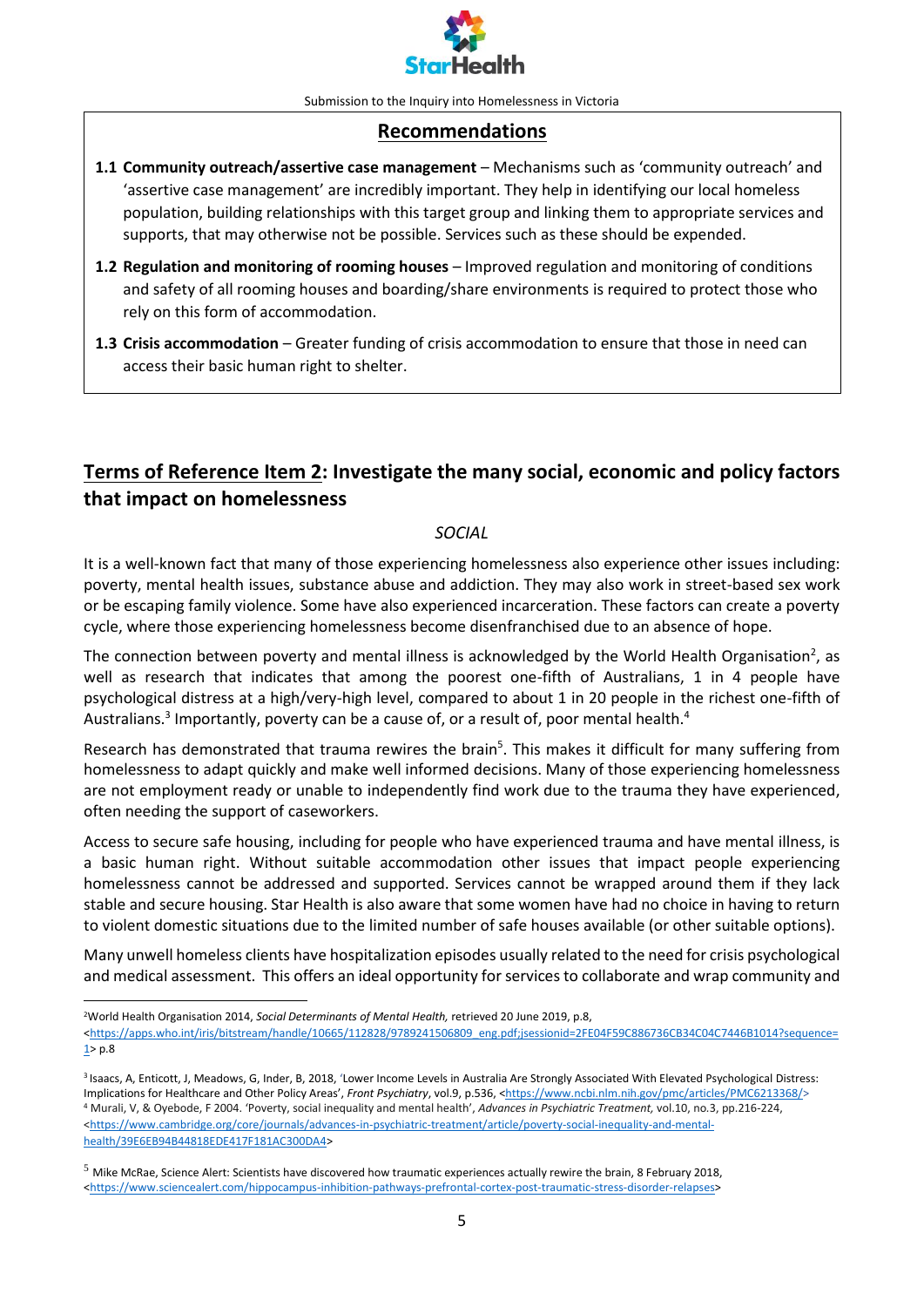

acute services around these people and provide ongoing support. However, they are often discharged back into homelessness, or to rooming houses with little communication to a community health service who may already be involved with a client. This is a missed valuable opportunity to improve the continuity of care of this population.

#### *ECONOMIC*

Today's economic uncertainty, which has caused employment insecurity, means there are even fewer employment options for those who: have experienced severe trauma, or suffer with debilitating mental health conditions; or lack life experiences due to a number of possible circumstances, which is the case for many people experiencing homelessness.

There is a pattern whereby welfare services are limited in their ability to fully assist clients experiencing crisis who have become homeless, simply because there is an inadequate supply of housing. Without a residential address, it is impossible to fully establish all the services a person needs as there is quite simply nowhere to send a service to.

There is evidence that hospital admissions for mental health can be substantially reduced when housing is coupled with support, such as case management.<sup>6</sup> The provision of appropriate supportive housing can be expensive up front, but Star Health's experience working with people experiencing homelessness (with nomination rights to several housing units) is that those clients who move to those units, with continued support mental health specialists, do stabilise and go on to live productive lives. This reduces their need for service provision from Star Health and the broader service system. Many of them manage their health and wellbeing for years (or indefinitely) without significant support from the system.

#### *POLICY*

Newstart is not enough. The reality is Australia's Newstart allowance of \$559 a fortnight, and the Youth Allowance of \$462 a fortnight creates poverty. For those fortunate enough to receive a disability support pension income of \$850 a fortnight, poverty is less of an issue.

Whilst there are some rooming houses which are well managed and regulated by their overarching organisations, some appear not to be not. Undesirable living conditions have been encountered by Star Health staff. The poverty cycle continues for many tenants as numerous unscrupulous proprietors get away with illegal activity and are not adequately regulated or monitored by the authorities. Clients sleeping rough frequently inform Star Health they feel safer out on the streets than in rooming houses.

For older people the My Aged Care (MAC) portal is an obstacle; it is a complex and confusing access point for service provision particularly for this client group. If you are over 50 years old and homeless or Aboriginal and Torres Strait Islander, you may not have access to a phone, let alone a computer for website service requests. The MAC portal is not the right fit for this client group who require easier avenues to services and an intensive case management model to assist them to transfer into other referred programs with ease and most importantly flexibility.

There is no a quick fix once support is engaged. It takes time for staff to develop a rapport with their clients. It can often be hard to locate them due to the lack of reliable and affordable accommodation. There needs to be better coordination of services so that different services can work together to support clients.

The State Government has invested in Rough Sleeping Initiatives (RSI) to support hotspots of rough sleeping which have been welcomed and critical. However, there remains a significant gap between what the RSIs offer and what Clinical Mental Health Services (including their Homeless Psychiatric Teams) provide in terms of assertive outreach and ongoing case management and psychosocial support. RSIs do not have the professional mental health expertise and Clinical Services do not have the ongoing assertive engagement capacity. Assertive Mental Health Outreach with professional mental health staff using a psychosocial case

 $\overline{a}$ 

<sup>6</sup> Australian Housing and Urban Research Institute 2016, *What are the health, social and economic benefits of providing public housing and support to*  formerly homeless people?, p.13, [<https://www.ahuri.edu.au/research/final-reports/265>](https://www.ahuri.edu.au/research/final-reports/265)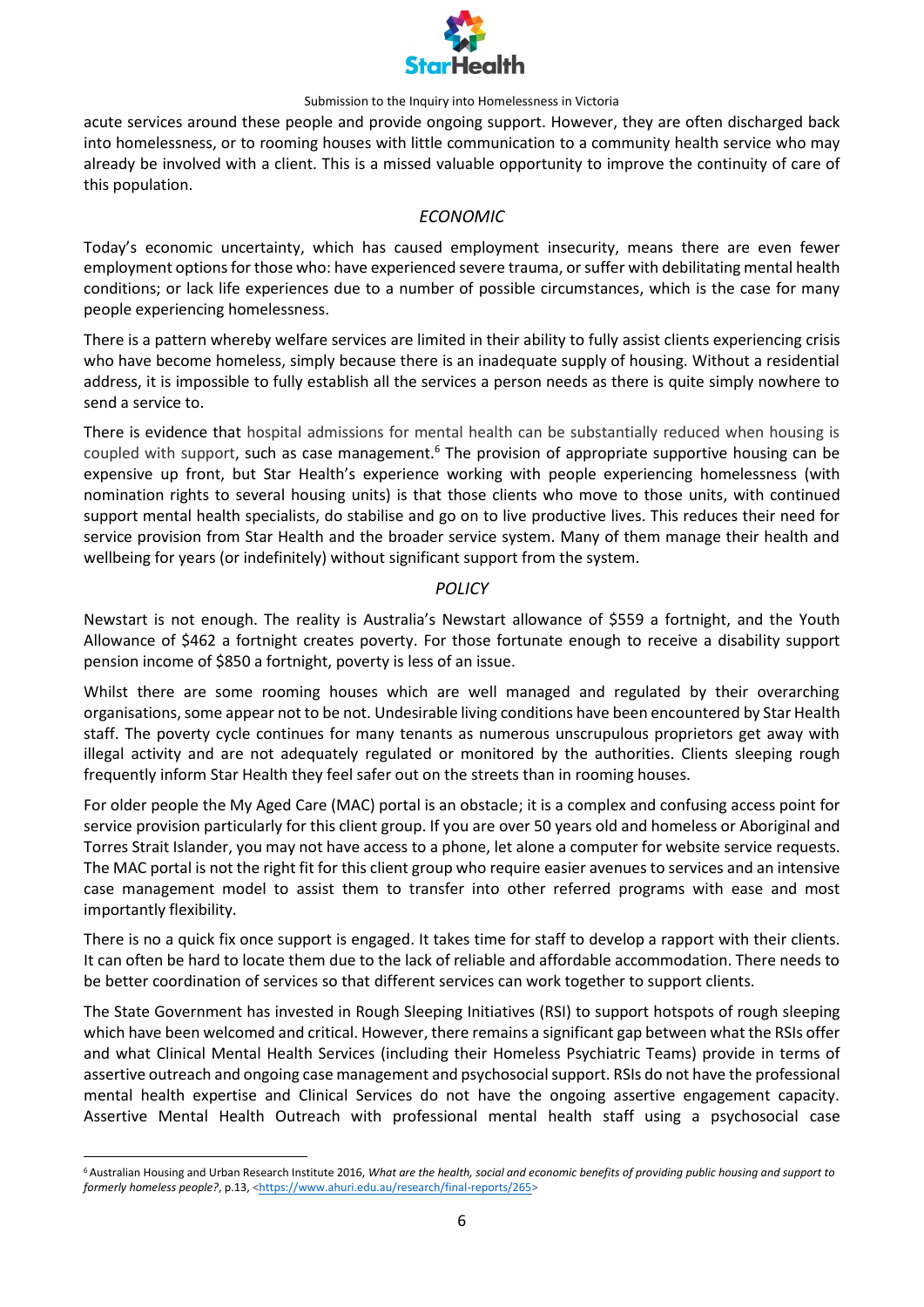

management model of low threshold engagement is urgently required to work with those experiencing mental illness and chronic primary and secondary homelessness.

### **Recommendations**

- **2.1 A commitment to Housing First principles** Safe, appropriate and affordable housing is crucial to health and wellbeing, including mental wellbeing.<sup>1</sup> Housing First recognises housing is a precondition for mental health care, and indeed, as a necessary component of that healthcare.
- **2.2 Maintaining a broad range of housing options** Ceasing the of closure of rooming houses, Supported Residential Services and private hotels and investing in new housing with support models.
- **2.3 Improved regulation of rooming houses** Increased resources into investigation is urgently needed into the commonly reported unscrupulous behaviour of proprietors in unregulated (and some registered) rooming houses.
- **2.4 Victorian Government needs to advocate** for changes or alternatives to My Aged care to improve access to aged care services for those experiencing homelessness or those at risk of homelessness**.**
- **2.5 Mental health Assertive outreach workers** Urgent need for experienced mental health specific outreach workers.
- **2.6 Increased investment in homelessness staffing levels** Increased demand on homeless services has equated to strained staff capacity. Staff feel unable to meet the complex needs associated with an increase in homelessness. We need more staff to meet client demand.
- **2.7 Victorian Government continue to advocate** for an increase in the Newstart allowance.

## **Terms of Reference Item 3: Identify policies and practices from all levels of government that have a bearing on delivering services to the homeless**

Should a person who is experiencing homelessness be housed and deemed eligible for a Home Care Package (HCP), it is often required at a level 3 or 4 due to their complex issues. Level 1 or 2 is usually insufficient. Many clients are waiting for a HCP level 3 or 4 for well over 12 months on the new national system. They require intensive case management support in the meantime to help keep their housing, lifestyle, health and welfare managed. Therefore, more case management programs and/or community health nursing programs for this gap is urgently required as a referral pathway in order to maintain a consistent level of service to these clients.

People within the Star Health's target population who are eligible for NDIS require an intensive case management framework to support them to obtain and maintain NDIS services. The option of NDIS "service coordination" is very challenging and not clearly aligned with our client needs. Very often this cohort of clients, who are deemed eligible, have serious mental health issues and/or acquired brain injuries. They are unable to understand the NDIS premise, cope with navigating its system, its costing structure and general complexity without ongoing case management support. Intensive case management programs and/or flexible community health nursing and allied health programs, which could step into this role, deserve the same recognition and fee payment structure to support these types of people under NDIS as other services already approved under this new national program. If these programs were available this would provide excellent referral pathways for our clients. Although NDIS could well benefit this group, it is unlikely to succeed with this population without the correct supports in place to make it work.